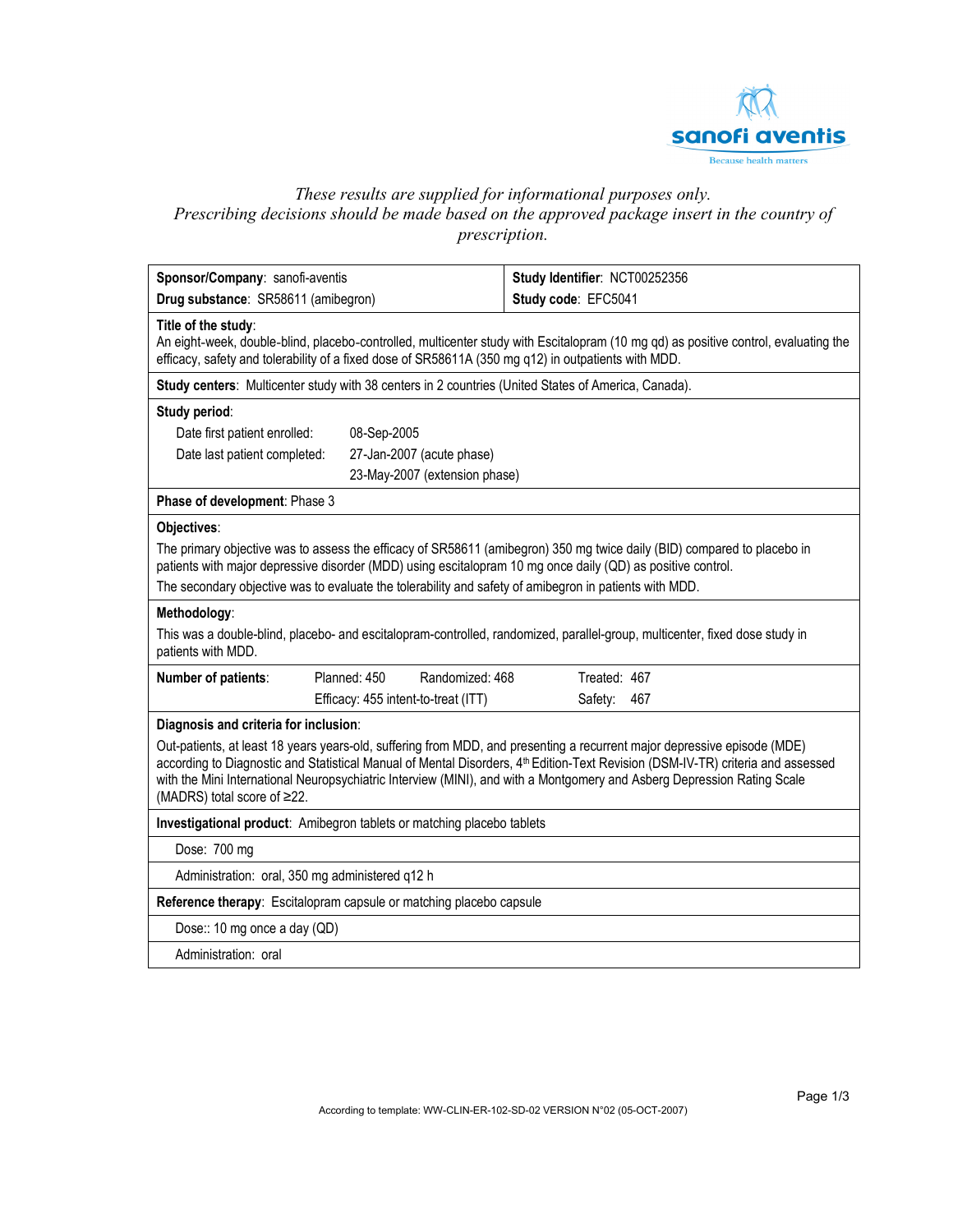# **Duration of treatment**:

Single-blind run-in placebo period: 1 week - Double-blind randomized treatment period: 8 weeks (acute treatment period) + 18 weeks (optional extension treatment period)

### **Duration of observation**:

10 weeks (including screening, single-blind and acute double-blind treatment periods and follow-up) for those patients who did not enter the extension and 28 weeks for those patients who entered the extension.

## **Criteria for evaluation**:

## Efficacy:

The primary efficacy analysis the change in the 17-item Hamilton rating scale for depression (HAM-D) total score from baseline to Day 56. The key secondary efficacy variable was the change in the clinical global impression (CGI) severity of illness score from baseline to Day 56. Other secondary efficacy endpoints that were assessed included MADRS, Hamilton rating scale for anxiety (HAM-A), and CGI improvement scores.

## Safety:

Safety was assessed by clinical monitoring of adverse events (AEs), laboratory parameters (hematology, blood chemistry, and urinalysis), vital signs (including weight), physician withdrawal checklist (PWC), and changes in sexual functioning questionnaire (CSFQ).

# **Statistical methods**:

## Efficacy:

Primary efficacy analysis was done on the change from baseline to Day 56 in the 17-item HAM-D total score using a mixed effect model with repeated measures (MMRM) under the missing at random framework. The primary analysis was performed on the ITT population. The Student t test statistics at Day 56 was used to determine the statistical significance of the comparison of amibegron versus placebo.

Secondary efficacy endpoints were analyzed using MMRM, analysis of covariance with last observation carried forward methods (LOCF ANCOVA) (quantitative variables with baseline value), or LOCF ANOVA methods (quantitative variables without baseline value). Categorical secondary efficacy variables were evaluated by either the chi-square test or Cochran-Mantel-Haenszel row mean score statistics.

# Safety:

Safety and tolerability data were summarized (by treatment group) using descriptive statistics. Incidences of potentially clinically significant abnormalities (PCSAs) in clinical laboratory results, or vital signs, were presented by treatment group. The CSFQ was analyzed using LOCF ANCOVA method. Summaries of the count and percentage of patients experiencing each symptom listed in the PWC as well as mean score were provided by treatment group.

#### **Summary**:

#### Efficacy results:

A total of 468 patients were randomized. Overall, at baseline, the majority of patients were female (66.9%), Caucasian (81.2%) with an overall mean (±SD) age of 44.6±12.9 years. The median duration of current episode of MDD was 24.0 weeks. Demographic characteristics as well as medical history and psychiatric characteristics assessed using the HAM-D, MADRS, and CGI scales were comparable across treatment groups at baseline. A total of 344 patients completed the acute phase of the study. The main reasons for discontinuation were lack of efficacy for the placebo group (8.9%), subject lost to follow-up for the amibegron 350 mg BID group (7.7%) and AEs for the escitalopram group (9.0%).

This study did not show any difference in favor of amibegron 350 mg BID, when compared with placebo, on the primary efficacy endpoint, the change from baseline at Day 56 in the HAM-D total score. No differences in favor of amibegron 350 mg BID, when compared with placebo, were found on multiple secondary efficacy endpoints.

The significant difference between escitalopram and placebo on the primary efficacy endpoint confirmed the validity of the study.

#### Safety results:

No deaths were reported during the entire study (acute and extension phases). An overview of treatment emergent adverse events (TEAEs) reported in the safety population during the acute phase of the study is provided in the table below.